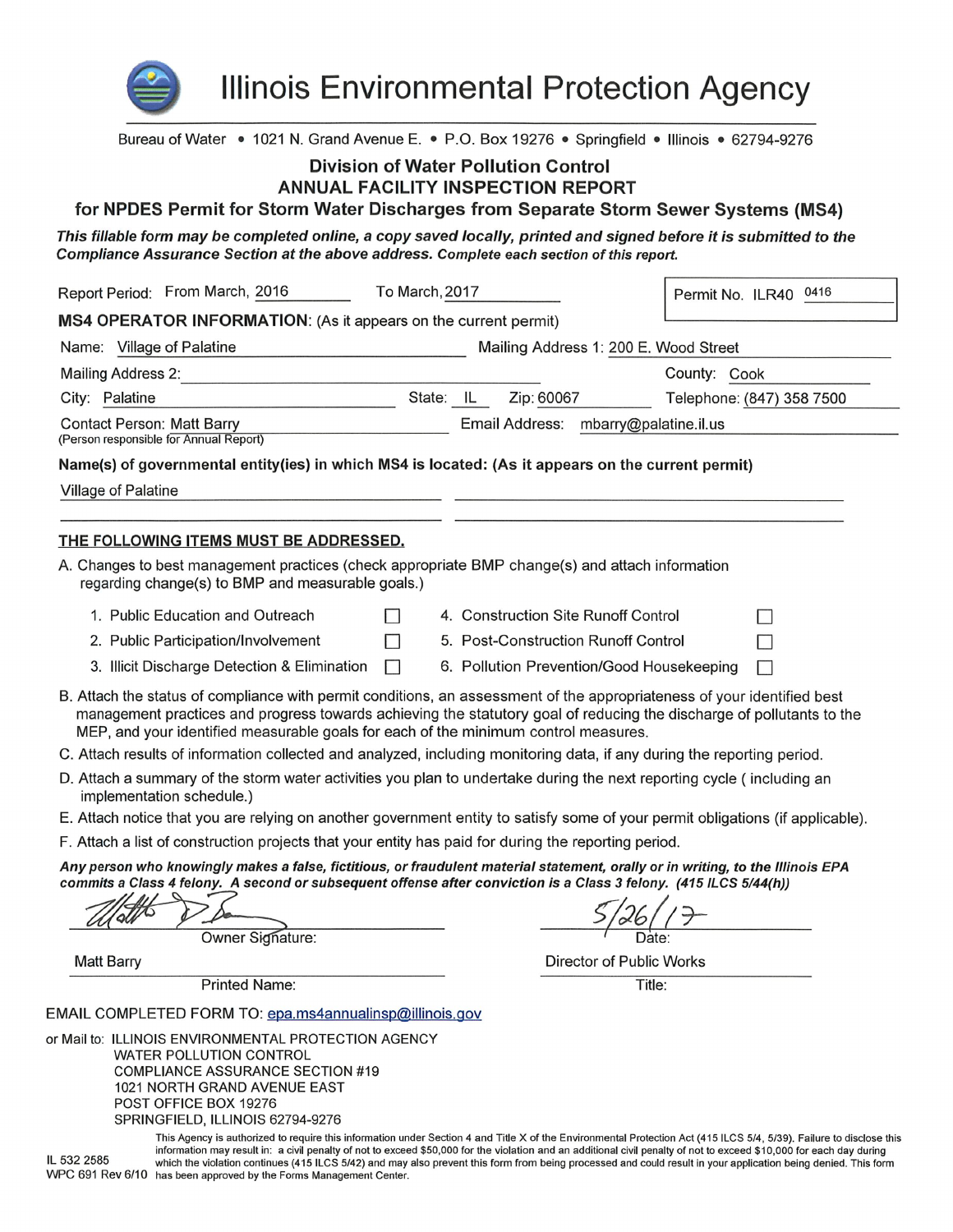VILLAGE of PALATINE

## ILLINOIS ENVIRONMENTAL PROTECTION AGENCY ANNUAL FACILITY INSPECTION REPORT NPDES PERMIT FOR STORMWATER DISCHARGES FROM MUNICIPAL SEPARATE STORM SEWER SYSTEMS (MS4)

# **MARCH 2016 TO FEBRUARY 2017 REPORTING PERIOD**

# **VILLAGE OF PALATINE, ILLINOIS**

# **A. CHANGES TO BEST MANAGEMENT PRACTICES**

There have been no changes to the Village of Palatine's Best Management Practices for the reporting period from March 2016 to February 2017.

## **B. STATUS OF COMPLIANCE WITH PERMIT CONDITIONS**

The Village of Palatine committed to a number of stormwater BMPs in order to meet the requirements of the NPDES MS4 Phase II stormwater program. The Village has developed a Stormwater Management Plan and has posted it to the Stormwater Pollution section of the Village website, along with the program Notice of Intent (NOI), annual reports, and other program information.

The following is a status report on each of the BMPs and the activities that were performed during the March 2016 to February 2017 reporting period. The status or progress for each of the measurable goals related to these BMPs is presented below.

## **BMP No. A1** Distributed Paper Material

**Measurable Goal(s), including frequencies:** Publish stormwater pollution prevention articles in the resident newsletter semi-annually and make the Comprehensive Flood Control Brochure available at Village Hall and the Combined Service Facility.

**Milestones: Year 14:**Continue to publish articles and make the brochure available. Publish two stormwater pollution prevention articles regarding one of the following topics: use and management of household chemicals, the hazards associated with illegal discharges and improper disposal of waste, the importance of green infrastructure, and the impact of climate change. Make the Comprehensive Flood Control Brochure available at Village Hall and the Combined Service Facility.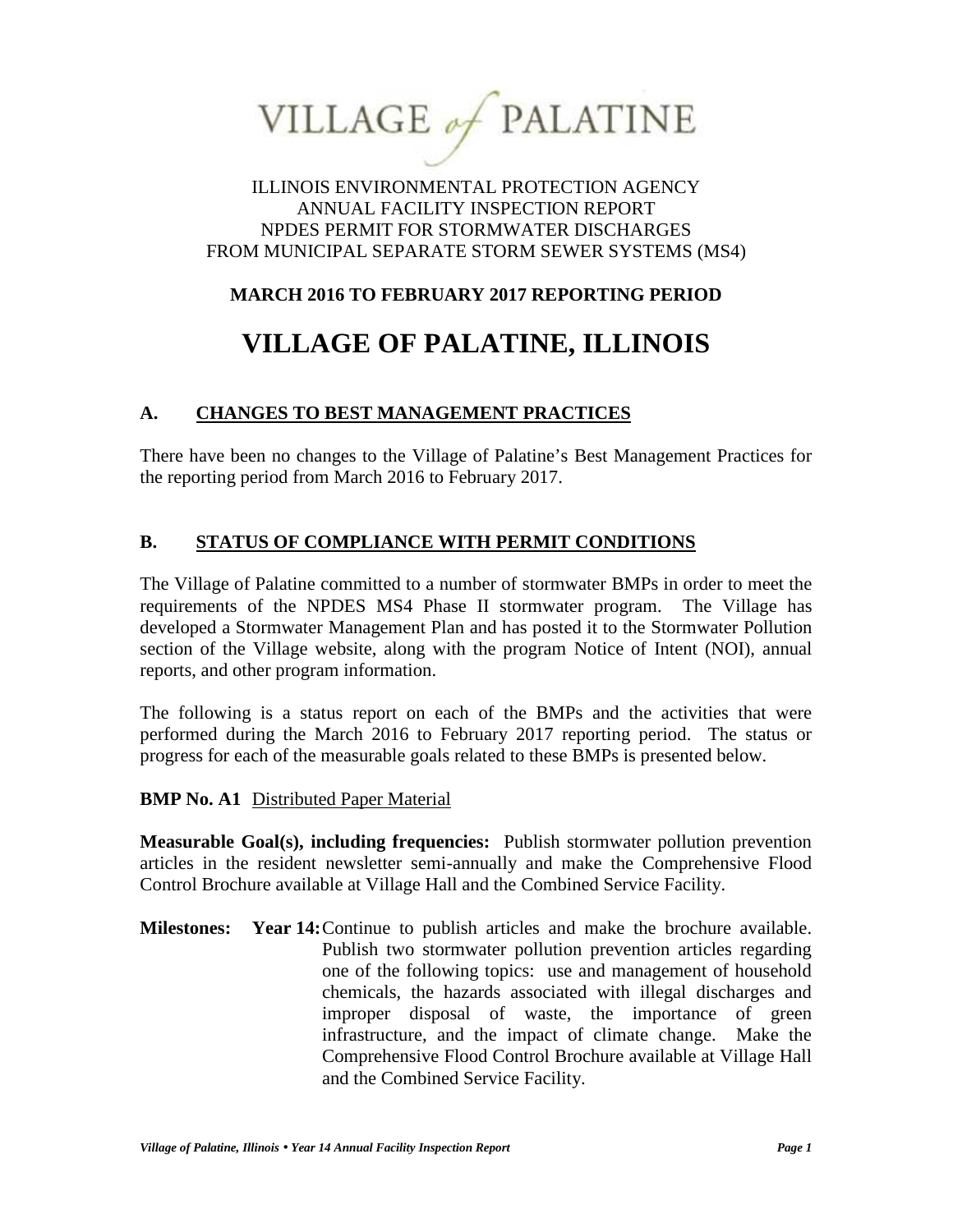**BMP Status:** The Village publishes a resident newsletter which is mailed directly to businesses and residents in the Village. The Village continued publishing stormwater pollution prevention articles in its newsletters. In the spring 2016 newsletter, an article entitled "Clean Water: What's the Big Deal about Quality Anyway" discussed stormwater and urban runoff pollution prevention. In the summer 2016 newsletter, an article entitled "How Can I Help Be a Solution to Stormwater Pollution" discussed how residents can help to reduce stormwater pollution. The article provided a link to USEPA website information and also provided a call-in number for residents to call for reporting illicit discharges.

> The Village website includes information on stormwater quality, flooding, rain gardens, green buildings, and recommended clean water habits for residents.

> The Village sends a weekly e-newsletter (PalatinE-News) to residents that subscribe. The e-newsletter occasionally includes articles related to stormwater management, similar to the Village's monthly newsletter.

> The Village continued to make the Comprehensive Flood Control Brochure available at Village Hall and the Combined Service Facility. The brochure addresses protection of wetlands and reservoirs and contains information regarding stormwater pollution prevention, protection of natural resources, and proper maintenance of facilities.

## **BMP No. A2** Speaking Engagement

**Measurable Goal(s), including frequencies:** Annually encourage staff to present to the Village Council and at special events on stormwater pollution prevention, green infrastructure, or climate change.

- **Milestones: Year 14:**Encourage staff participation in speaking engagement opportunities.
- **BMP Status:** Village staff participated in Streetfest and provided information to residents. Village staff will continue to look for opportunities for speaking engagement opportunities.

**BMP No. A3** Public Service Announcement

**Measurable Goal(s), including frequencies:** Keep residents informed on a variety of stormwater management and water quality topics using the Village website and Village e- News.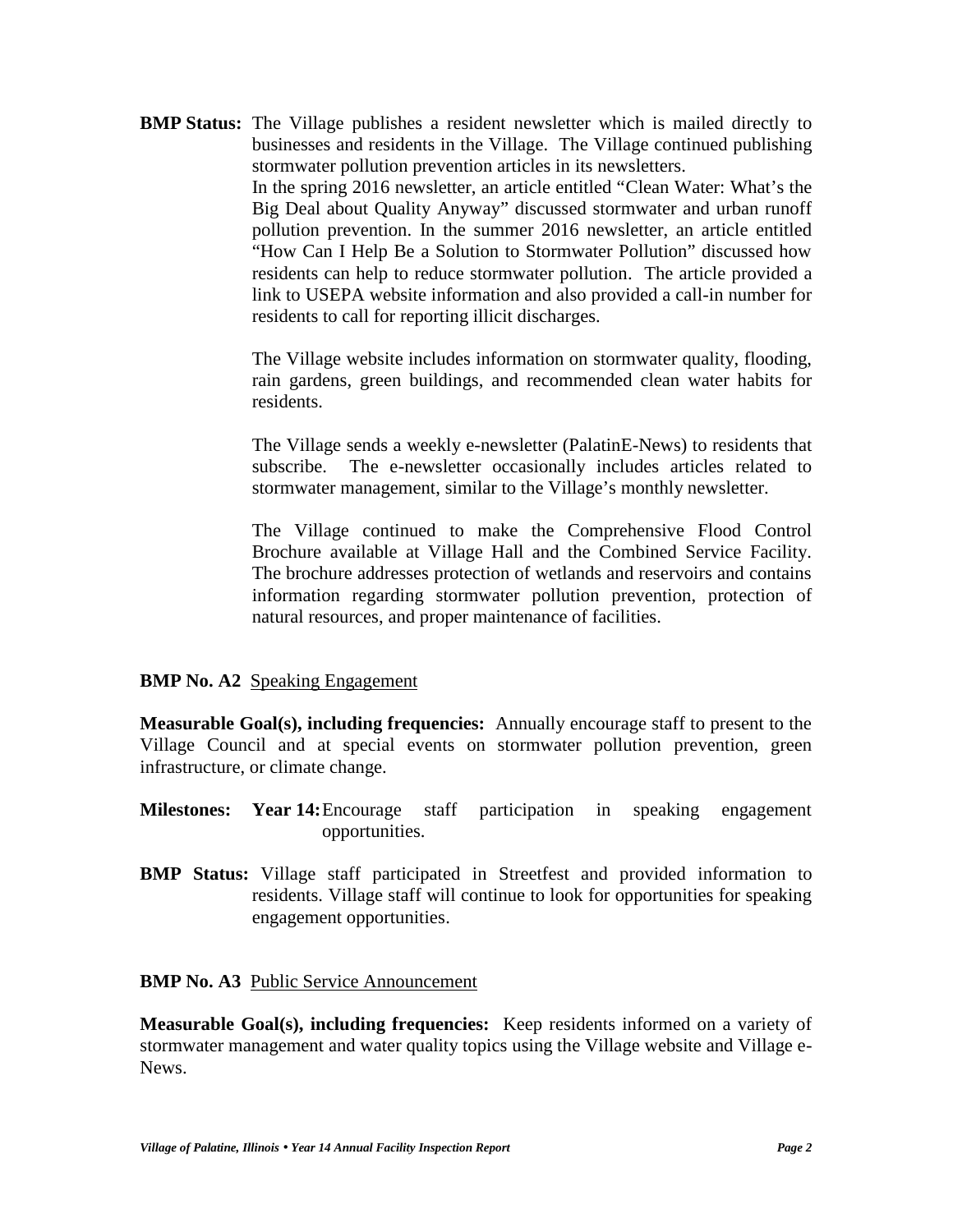- **Milestones: Year 14:**Post public service announcements (PSAs) regarding stormwater management on Village website and e-News.
- **BMP Status:** Several MS4 related public service announcements were posted on the Village website, newsletters, and e-News.

#### **BMP No. A4** Community Event

**Measurable Goal(s), including frequencies:** Annually participate in a community event and distribute stormwater information to residents.

**Milestones: Year 14:**Participate in Streetfest and provide information to residents.

**BMP Status:** Village staff participated in Streetfest and provided information to residents.

#### **BMP No. A6** Other Public Education

**Measurable Goal(s), including frequencies:** Annually participate in further opportunities to promote stormwater management and water quality issues and continue to review and update public education information.

**Milestones: Year 14:**Require storm sewer grates with an integrated permanent label reading "DUMP NO WASTE - DRAINS TO WATERWAYS" in new developments.

**BMP Status:** The Village's storm sewer grate labeling program continued.

#### **BMP No. B4** Public Hearing

**Measurable Goal(s), including frequencies:** Seek public input regarding the Village's stormwater management program by annually presenting the program at one board meeting.

- **Milestones: Year 14:**Annually present the stormwater management program at one board meeting.
- **BMP Status:** An MS4 topic will be presented at one board meeting annually. An agenda topic was not provided for this reporting year.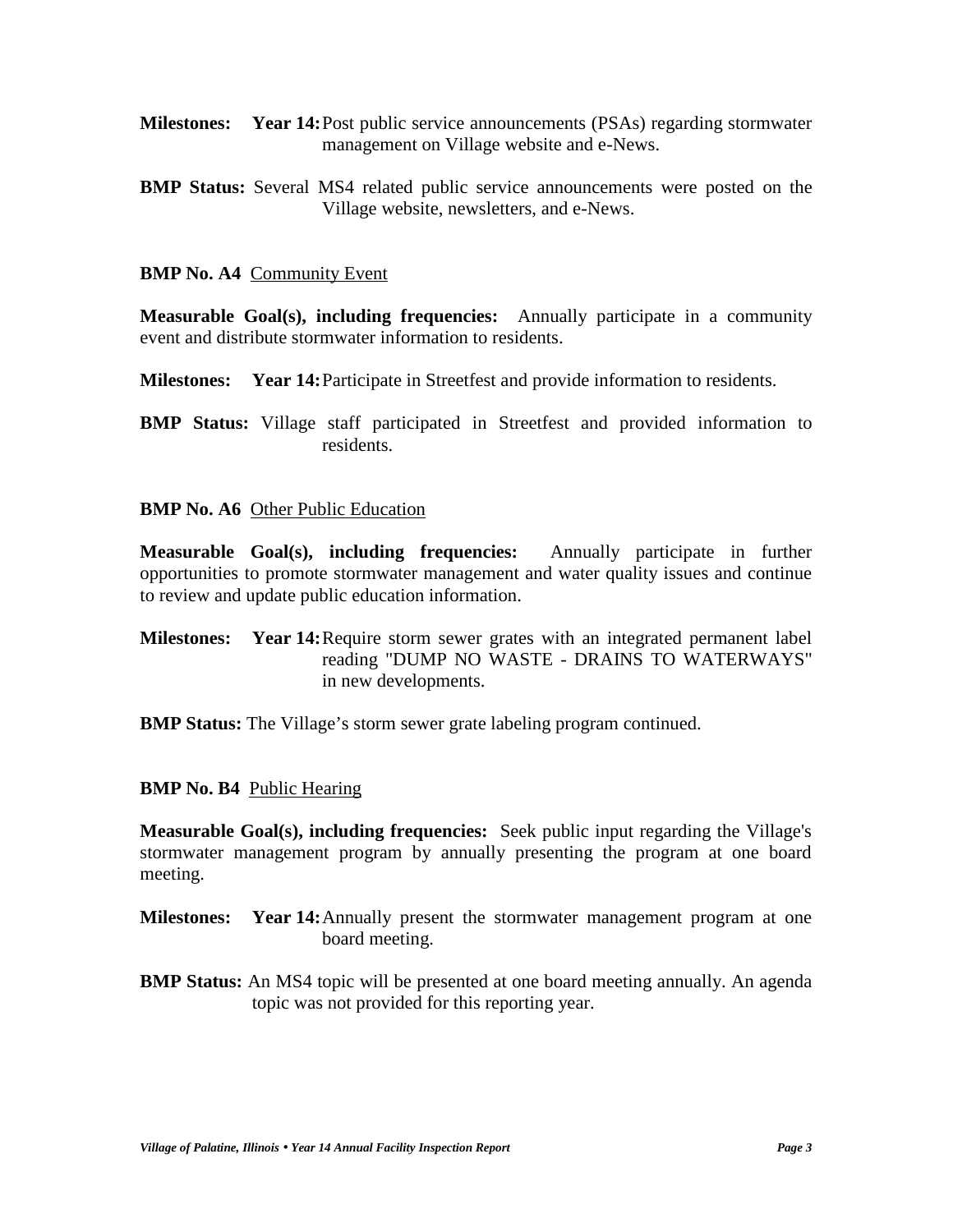#### **BMP No. B7** Other Public Involvement

**Measurable Goal(s), including frequencies:** The Village will begin identifying environmental justice areas; if applicable, the Village will begin identifying appropriate public involvement/participation, which may include providing notices to residents written in Spanish (or other applicable language) and/or providing a translator at a public meeting held annually. The Village will encourage residents via the weekly e-newsletter to manage stormwater on their property by installing rain garden and rain barrels. The Village will inform residents via the Village website, water bills, and weekly e-newsletter of the existence of a contact number that can be used to report stormwater related issues.

- **Milestones: Year 14:**Identify any environmental justice areas within the Village using the website link: http://epa.gov/environmentaljustice/. Continue encouraging residents via the weekly e-newsletter to manage stormwater on their property by installing rain gardens and rain barrels. Continue to inform residents via the Village website, water bills, and weekly e-newsletter of the existence of a contact number that can be used to report stormwater related issues.
- **BMP Status:** Along with the stormwater pollution prevention articles that are published in the Village newsletter, the Village provides a contact number that residents can use to report stormwater related issues, including ordinance violations, construction site soil erosion and sediment control violations, maintenance issues, and illicit discharges. This number can also be used for questions about design and use of green infrastructure techniques that can be utilized by residents (i.e. rain barrels and rain gardens).

The Village has reviewed the environmental justice areas information available from USEPA and is in the process of assessing the potential for such areas and potential modifications to the stormwater program.

## **BMP No. C1 Storm Sewer Map Preparation**

**Measurable Goal(s), including frequencies:** Annually review the storm sewer map and update as needed.

- **Milestones: Year 14:**Review the storm sewer map and update as needed.
- **BMP Status:** The Village has an existing storm sewer map. The map shows all of the Village's outfalls and all receiving waters to which the Village's separate storm sewer system discharges. The map is updated using Village GIS capabilities, so that each outfall and structure has its own identifier.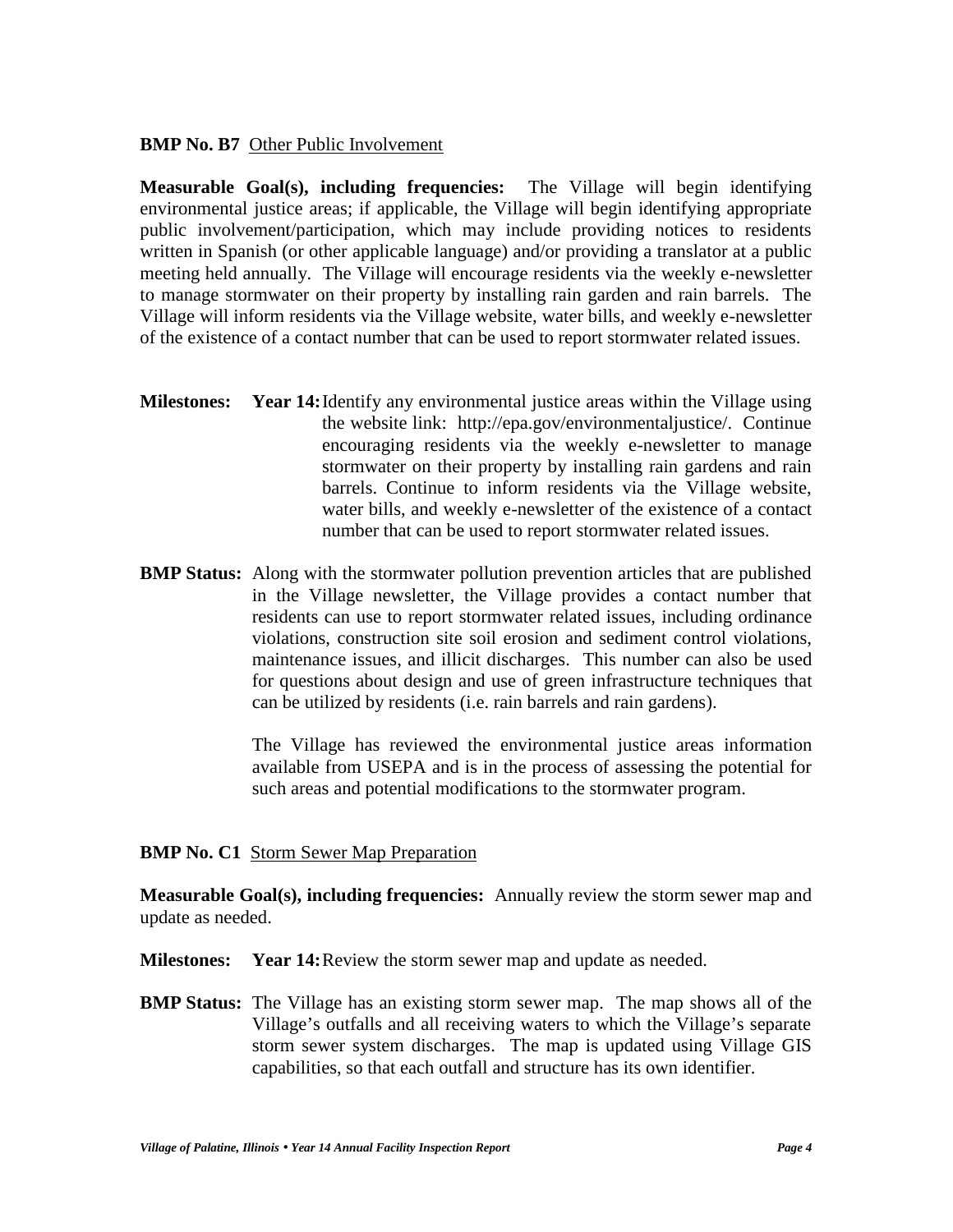## **BMP No. C2** Regulatory Control Program

**Measurable Goal(s), including frequencies:** Enforce the Illicit Discharge and Connection Ordinance.

- **Milestones: Year 14:**Enforce the Illicit Discharge and Connection Ordinance
- **BMP Status:** The Village adopted and implemented its Illicit Discharge and Connection Ordinance (O-41-04) on March 8, 2004. The ordinance prohibits non stormwater discharges into the Village's stormwater drainage system and includes enforcement and penalties for ordinance violations. The ordinance provides the regulatory framework for the Village's illicit discharge detection and elimination program. The Village will continue to enforce the ordinance.

## **BMP No. C4 Illicit Discharge Tracing Procedures**

**Measurable Goal(s), including frequencies:** Annually trace all illicit discharges detected by resident reporting and by Village employees. Document Village efforts in tracing illicit discharges.

- **Milestones: Year 14:**Continue tracing illicit discharges.
- **BMP Status:** The Village's plan for detection, tracing and removal of illicit discharges established the procedures for tracing illicit discharges identified through dry weather screening, regular storm sewer maintenance, and public reporting.

## **BMP No. C5** Illicit Source Removal Procedures

**Measurable Goal(s), including frequencies:** Annually remove all illicit discharges detected by resident reporting and by Village employees.

- **Milestones: Year 14:**Continue removing illicit discharges.
- **BMP Status:** The Village's plan for detection, tracing and removal of illicit discharges established the procedure for removing illicit discharges identified through the tracing program. The Village continues to annually remove all illicit discharges detected by resident reporting and by Village employees.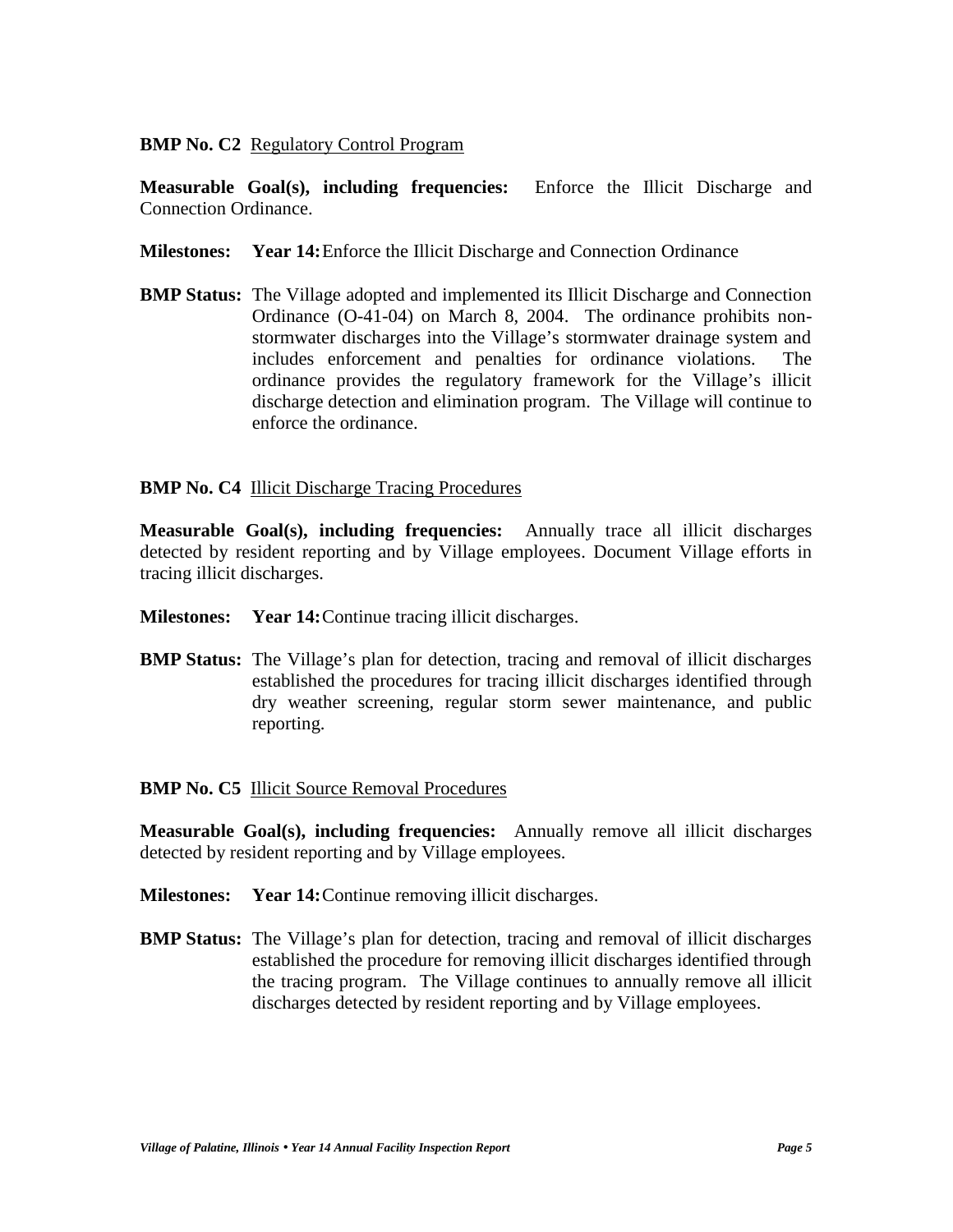## **BMP No. C7** Visual Dry Weather Screening

**Measurable Goal(s), including frequencies:** Annually inspect outfalls along the waterways within Village limits for illicit discharges.

**Milestones: Year 14:**Inspect outfalls for illicit discharges.

**BMP Status:** The Village screened and inspected 77 MS4 outfalls.

## **BMP No. D1/D2/D3/D4/D6** Construction Site Stormwater Runoff Control

The MWRD adopted the Cook County Watershed Management Ordinance effective May 1, 2014. The Village of Palatine does not plan to become an authorized municipality. Therefore, the MWRD will enforce the ordinance within the Village limits. The Cook County Watershed Management Ordinance requires construction site stormwater management controls on development sites as small as 0.5 acres, including Best Management Practices, inspections, and fines. In addition, the Village Code of Ordinances has soil erosion and sedimentation control measures in place, which often supersede MWRD's regulations.

**Measurable Goal(s), including frequencies:** Enforce the Code of Ordinances. Require erosion and sediment control BMPs. Inspect construction sites.

- **Milestones: Year 14:** Continue to enforce the Code of Ordinances. Continue to require erosion and sediment control BMPs and continue to inspect construction sites.
- **BMP Status:** The Village continued to enforce the Code of Ordinances, require erosion and sediment control BMPs, and inspect construction sites. Construction site issues included missing inlet filters and silt fences in need of repair. Follow up inspections were performed to verify the issues were addressed.

## **BMP No. E2/E3/E4/E5/E6/E7** Post-construction Stormwater Management

The MWRD adopted the Cook County Watershed Management Ordinance effective May 1, 2014. The Village of Palatine does not plan to become an authorized municipality. Therefore, the MWRD will enforce the ordinance within the Village limits. The Cook County Watershed Management Ordinance regulates the volume and rate of runoff from development sites as small as 1 acre, and requires a perpetual maintenance plan for the stormwater management systems. The Village Code of Ordinances outlines permanent practices designed to capture, retain, and infiltrate stormwater runoff from impervious areas of a development after permanent stabilization is achieved.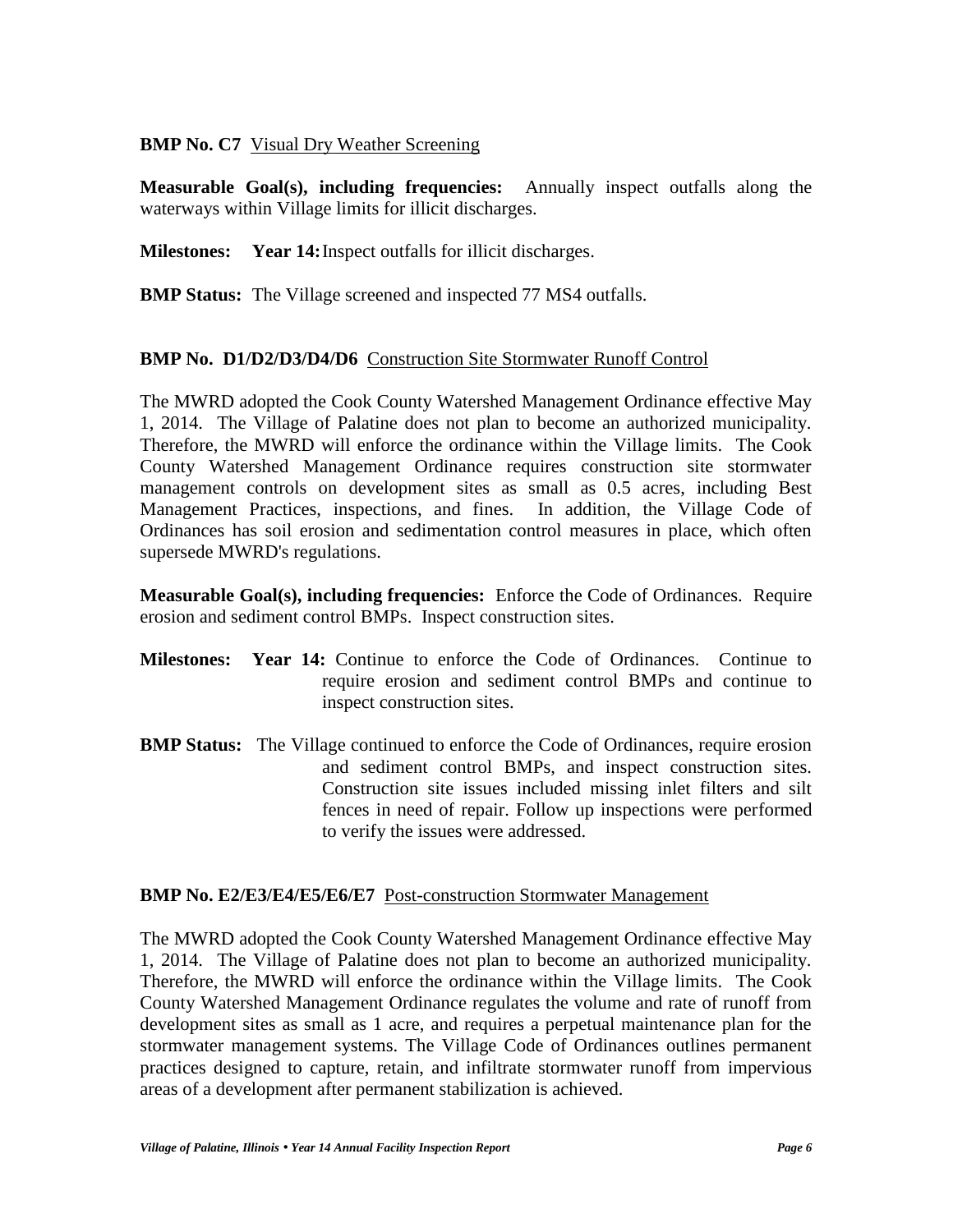**Measurable Goal(s), including frequencies:** Enforce the Code of Ordinances. Review BMP designs prior to construction. Require long-term operation and maintenance of BMPs. Inspect sites during and after construction. The Village will continue to Enforce its Code of Ordinances outlining permanent practices designed to capture, retain, and infiltrate stormwater runoff from impervious areas of a development after permanent stabilization is achieved. The MWRD will continue to enforce the Cook County Ordinance within Village limits by regulating the volume and rate of runoff from development sites as small as 1 acre, and requiring a perpetual maintenance plan for the stormwater management systems. The Village will continue water quality sampling through its partnership with the Buffalo Creek Clean Water Partnership. The Village will begin developing and implementing a process to assess the impacts of global climate change in the design of all new and retrofit flood management projects. Information on climate change may be found here: http://www.epa.gov/ climatechange/.

- **Milestones: Year 14:**Continue to enforce the Code of Ordinances**.** Continue to review BMP designs prior to construction. Continue to require longterm operation and maintenance of BMPs. Continue to inspect sites during and after construction.
- **BMP Status:** The Village has continued to enforce the Code of Ordinances, review BMP designs prior to construction, and inspect sites during and after construction.

The Village continued water quality sampling through its partnership with the Buffalo Creek Clean Water Partnership.

The Village will begin developing and implementing a process to assess the impacts of global climate change in the design of all new and retrofit flood management projects.

## **BMP No. F1** Employee Training Program

**Measurable Goal(s), including frequencies:** Train new employees to prevent or reduce stormwater pollution from municipal activities. Send employees to stormwater pollution prevention seminars and workshops or hire a consultant to conduct a training session annually.

- **Milestones: Year 14:**Continue stormwater pollution prevention training for Village employees.
- **BMP Status:** The Public Works Department currently conducts annual employee training. NPDES Phase II Good Housekeeping training was provided to 46 Village employees on 12/8/16. External training was also provided as follows: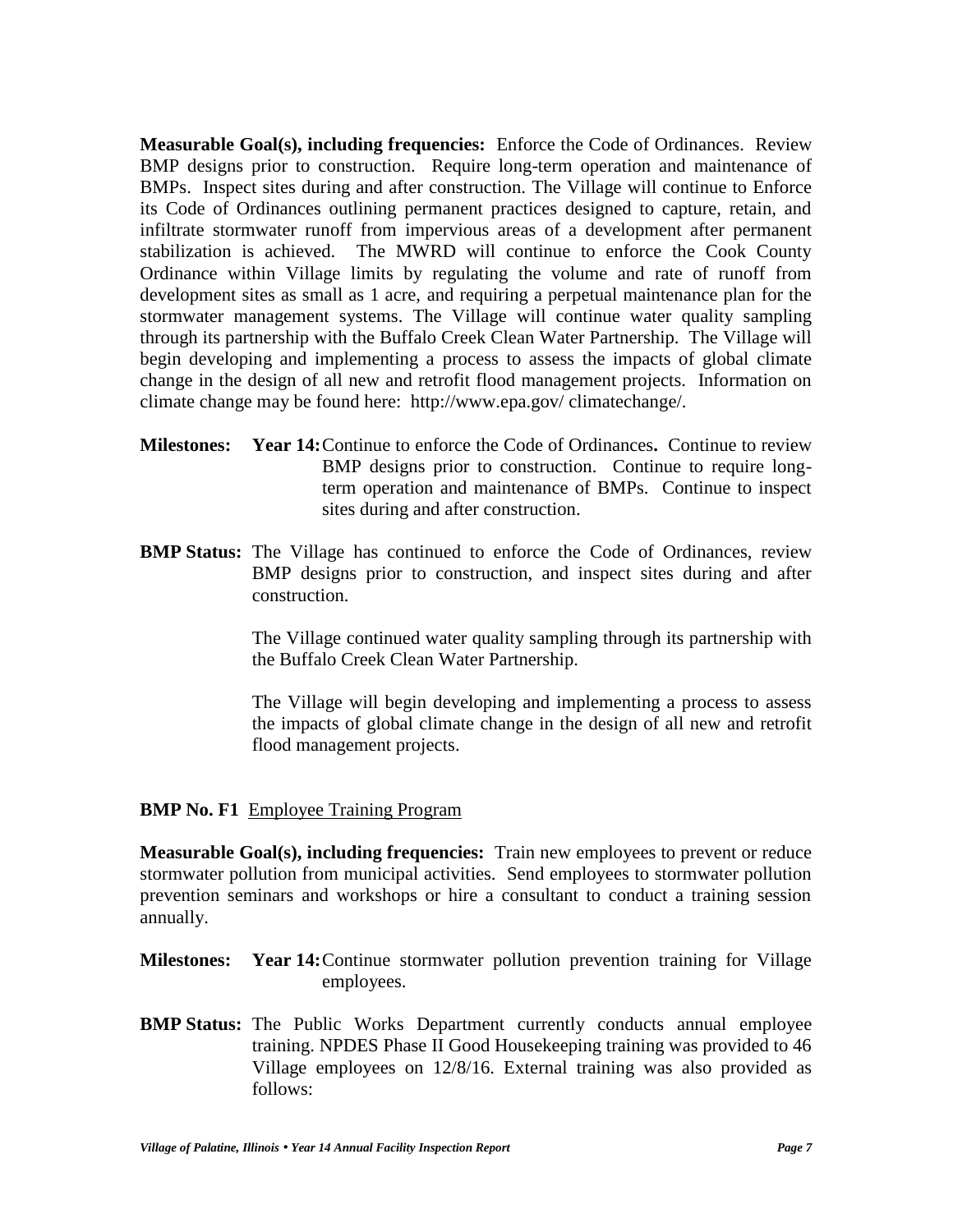- Joe Petykowski attended an I&I workshop (6/9/16).
- Elias Koutas attended stormwater training presentations provided by the Buffalo Creek Clean Water Partnership (3/8/17).
- Elias Koutas attended Municipal Separate Storm Sewer System training (3/15/17).
- Elias Koutas and staff attended Public Roads Deicing Workshop (9/27/16)

## **BMP No. F2** Inspection and Maintenance Program

**Measurable Goal(s), including frequencies:** Continue to conduct formal maintenance and inspection. Evaluate the effectiveness of the program annually and update the program as needed.

- **Milestones: Year 14:**Continue conducting formal inspection and maintenance. Review the program for effectiveness and update the program as needed.
- **BMP Status:** The Village currently conducts a regular storm sewer inspection and maintenance program designed to reduce pollutant runoff from municipal operations. This program includes the following components: regular inspection, cleaning, and maintenance of inlets and catch basins and as needed storm sewer cleaning and repair. This maintenance program has been formalized and is evaluated annually to determine its effectiveness.

3,810 feet of storm sewers and 130 inlets/catch basins were cleaned and/or repaired. The Hale Street lift station was inspected 12 times.

## **BMP No. F3** Municipal Pollution Prevention Program

**Measurable Goal(s), including frequencies:** Continue the formalized program to prevent stormwater pollution from municipal operations at the Combined Service Facility. Evaluate the effectiveness of the program annually and update the program as needed.

- **Milestones: Year 14:**Continue the formal stormwater pollution prevention program. Review the program for effectiveness and update the program as needed.
- **BMP Status:** The Village has a number of operational policies designed to prevent stormwater pollution associated with municipal operations. To document many of these policies, a written stormwater pollution prevention plan was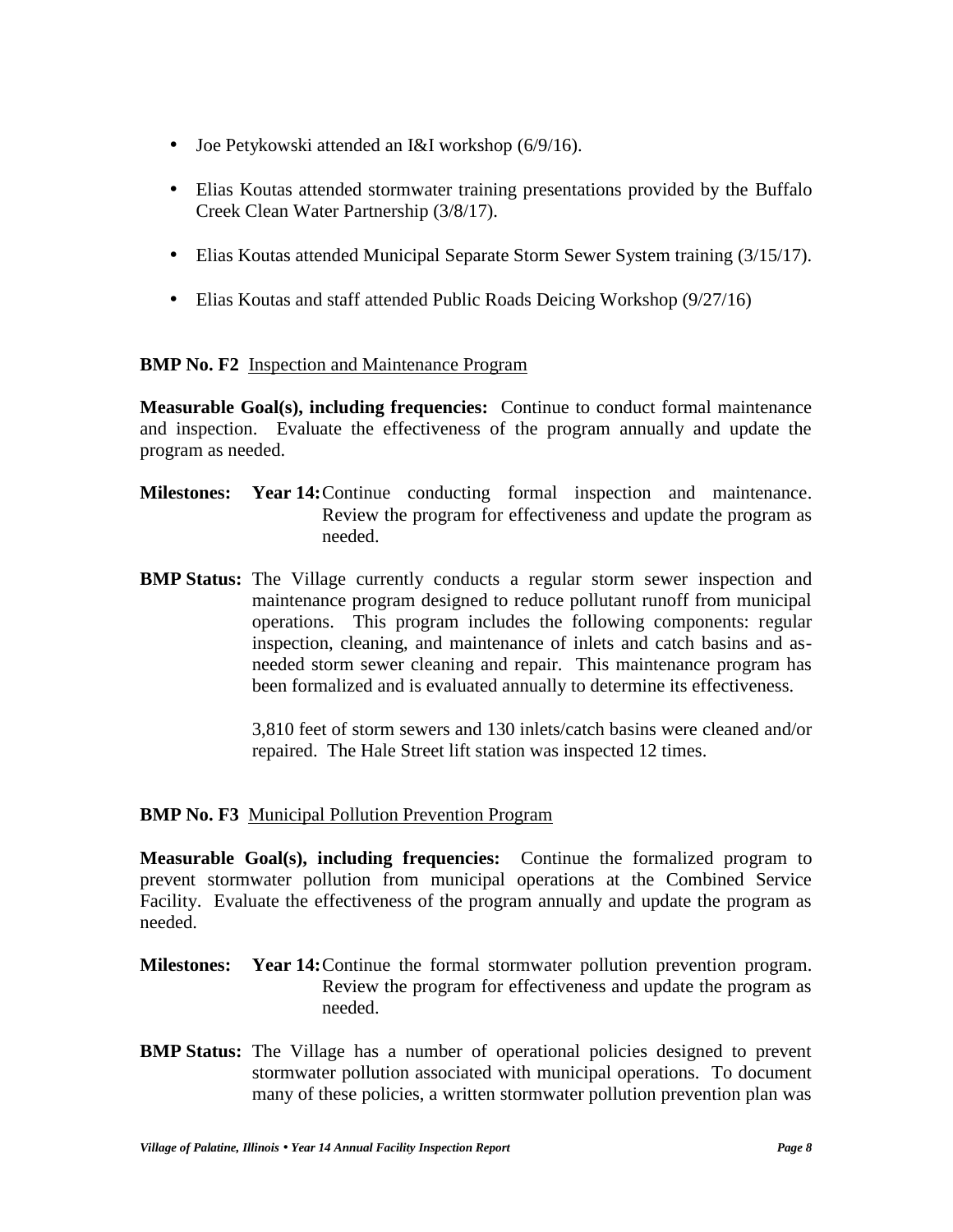developed for the Village's combined service facility (CSF). The CSF houses both the Village's Public Works department and the Palatine Park District's service facilities. The plan identifies potential sources of pollution at the CSF and describes BMPs that are used at the facility to prevent and reduce the discharge of pollutants from the facility.

The written stormwater pollution prevention plan for the CSF has been combined with the Village's other stormwater pollution prevention policies in a formal Municipal Stormwater Pollution Prevention Plan (SWPPP). This program will be evaluated on an annual basis to determine its effectiveness and modified as necessary. The program will be communicated and adhered to by the Palatine Park District because the Park District is a joint owner of the CSF.

A salt dome is in place to permanently store deicing agents.

#### **BMP No. F6** Other Municipal Operations Controls

**Measurable Goal(s), including frequencies:** The Village works collaboratively with the MWRD to implement control measures that assist with the reduction in chloride levels in receiving streams within the watershed.

- **Milestones: Year 14:** Continue to implement control measures to assist with the reduction in chloride levels in receiving streams in the watershed.
- **BMP Status:** The Village continued to implement control measures to assist with the reduction in chloride levels in receiving streams in the watershed.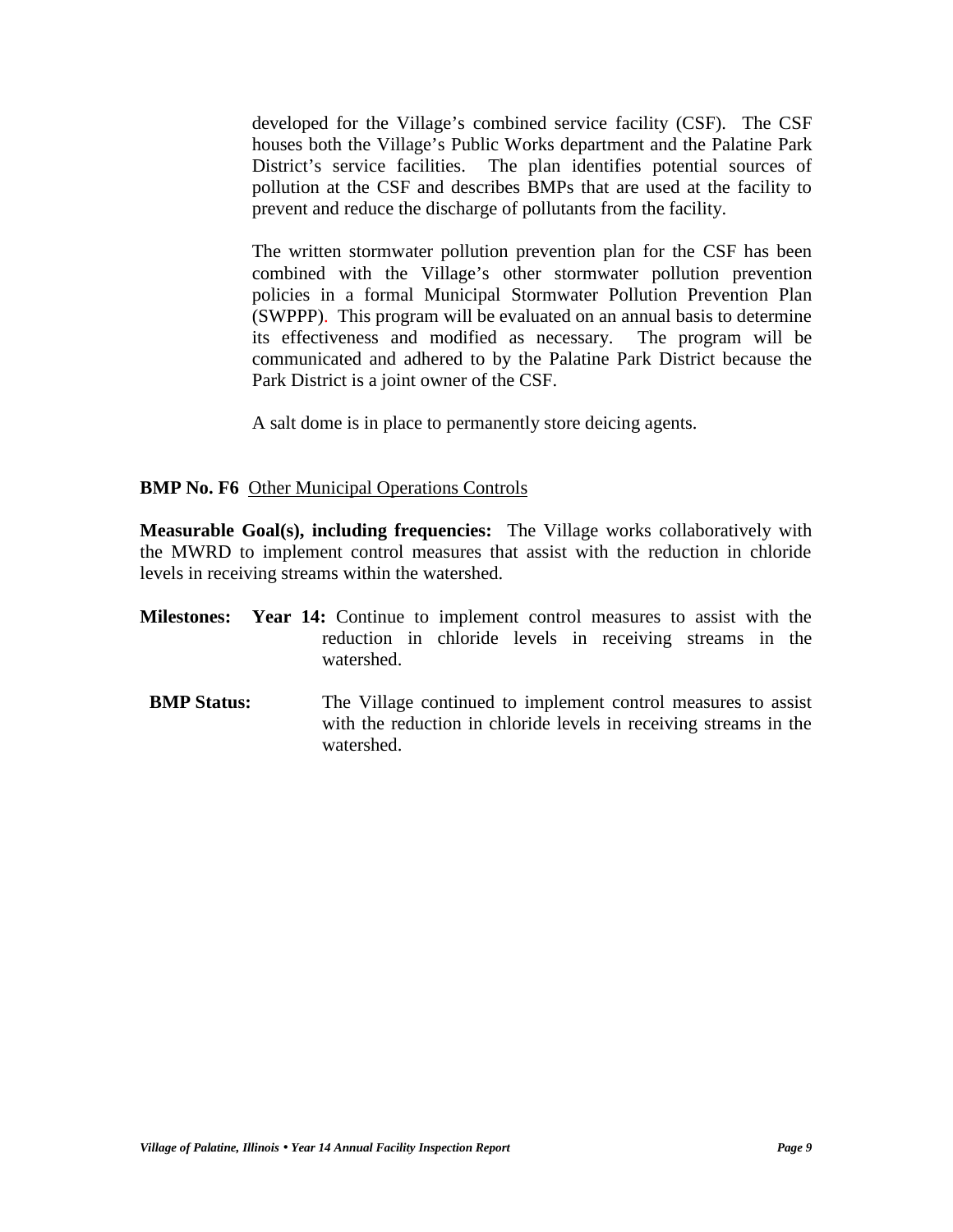## **C. INFORMATION AND DATA COLLECTION RESULTS**

The Village joined the Buffalo Creek Clean Water Partnership in 2013. The Partnership regularly collects samples at various locations throughout the watershed. Samples are tested for: chloride, total phosphorus, fecal coliform, Total Kjeldahl Nitrogen, Total Suspended Solids, Total Dissolved Solids, dissolved oxygen, biochemical oxygen demand, conductivity, temperature, pH, and calcium.

This recent monitoring data combined with historic water quality sampling performed by the Metropolitan Water Reclamation District of Greater Chicago shows that phosphorus pollution is decreasing over time, likely due to the removal of phosphorus from laundry detergents and fertilizer. On the other hand, the data shows that Chloride levels are steadily increasing, so the Partnership is working with Villages in the watershed to find ways to reduce road salt usage. The Partnership is also working with a community in the watershed and the Lake County Department of Health to address the source of a Fecal Coliform hotspot found through the monitoring program.

Water quality data for the watershed is documented in the Des Plaines River/Higgins Creek Watershed TMDL Report and in an annual Water Quality Report published by the Partnership.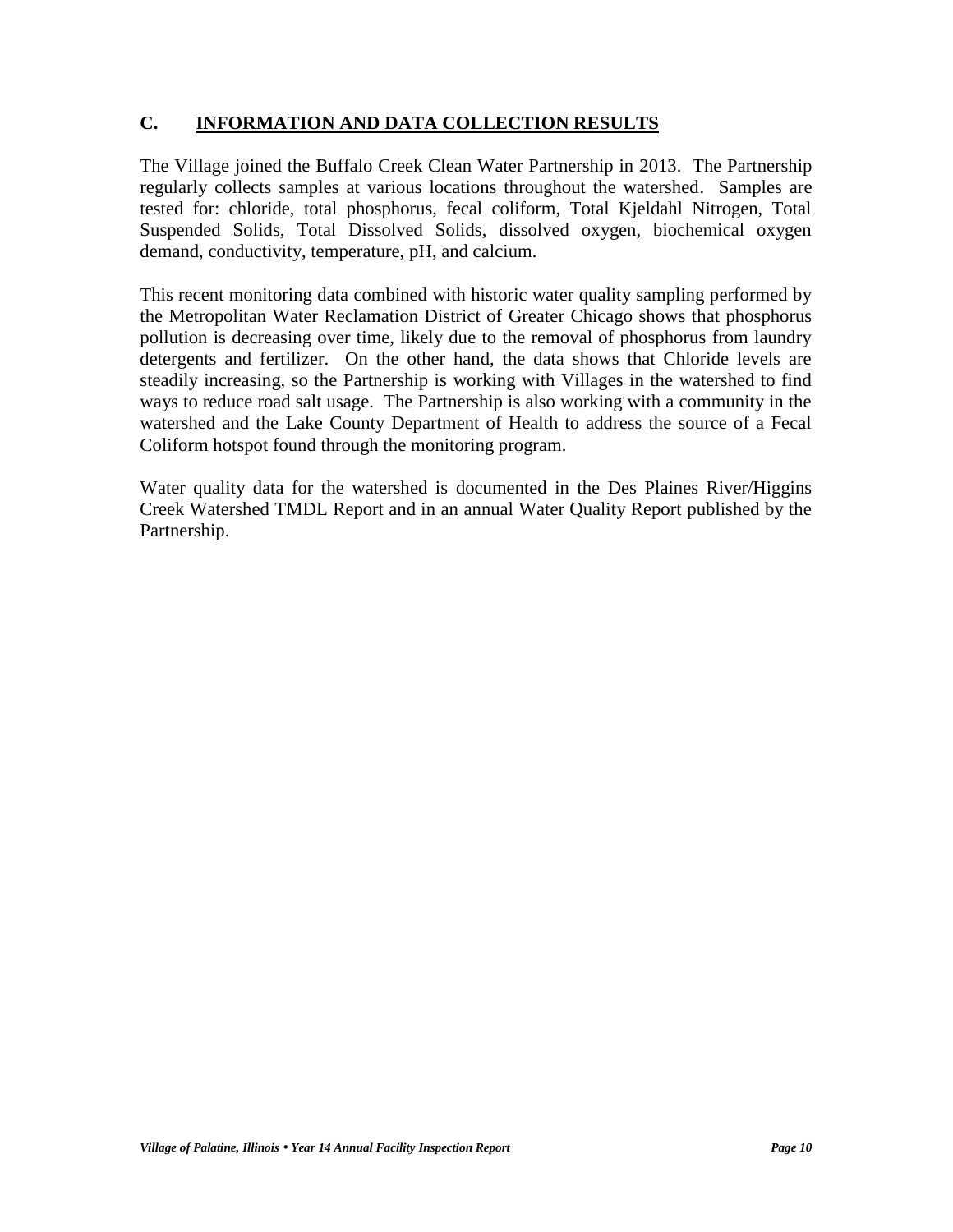## **D. SUMMARY OF NEXT REPORTING PERIOD STORMWATER ACTIVITIES**

The Village plans to undertake the following activities during the March 2016 to February 2017 reporting period:

## **BMP No. A1** Distributed Paper Material

**Measurable Goal(s), including frequencies:** Publish stormwater pollution prevention articles in the resident newsletter semi-annually and make the Comprehensive Flood Control Brochure available at Village Hall and the Combined Service Facility.

**Milestones: Year 15:**Publish two stormwater pollution prevention articles regarding one of the following topics: use and management of household chemicals, the hazards associated with illegal discharges and improper disposal of waste, the importance of green infrastructure, and the impact of climate change. Make the Comprehensive Flood Control Brochure available at Village Hall and the Combined Service Facility.

#### **BMP No. A2** Speaking Engagement

**Measurable Goal(s), including frequencies:** Annually encourage staff to present to the Village Council and at special events on stormwater pollution prevention, green infrastructure, or climate change.

**Milestones: Year 15:**Encourage staff participation in speaking engagement opportunities.

#### **BMP No. A3** Public Service Announcement

**Measurable Goal(s), including frequencies:** Keep residents informed on a variety of stormwater management and water quality topics using the Village website and Village e- News.

**Milestones: Year 15:**Post public service announcements (PSAs) regarding stormwater management on Village website and e-News.

#### **BMP No. A4** Community Event

**Measurable Goal(s), including frequencies:** Annually participate in a community event and distribute stormwater information to residents.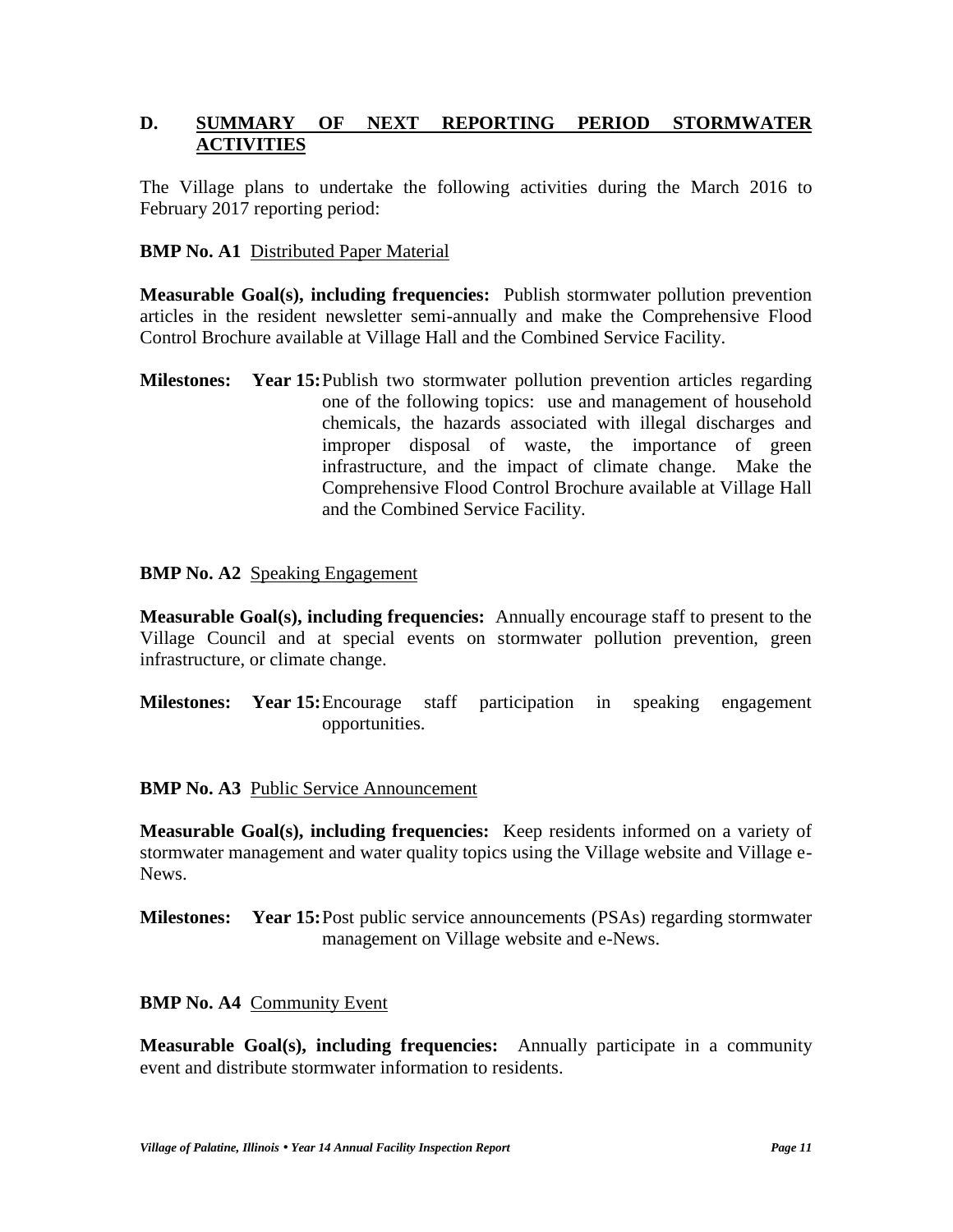**Milestones: Year 15:**Participate in Streetfest and provide information to residents.

## **BMP No. A6** Other Public Education

**Measurable Goal(s), including frequencies:** Annually participate in further opportunities to promote stormwater management and water quality issues and continue to review and update public education information.

**Milestones: Year 15:**Require storm sewer grates with an integrated permanent label reading "DUMP NO WASTE - DRAINS TO WATERWAYS" in new developments.

## **BMP No. B4** Public Hearing

**Measurable Goal(s), including frequencies:** Seek public input regarding the Village's stormwater management program by annually presenting the program at one board meeting.

**Milestones: Year 15:**Annually present the stormwater management program at one board meeting.

## **BMP No. B7** Other Public Involvement

**Measurable Goal(s), including frequencies:** The Village will begin identifying environmental justice areas; if applicable, the Village will begin identifying appropriate public involvement/participation, which may include providing notices to residents written in Spanish (or other applicable language) and/or providing a translator at a public meeting held annually. The Village will encourage residents via the weekly e-newsletter to manage stormwater on their property by installing rain garden and rain barrels. The Village will inform residents via the Village website, water bills, and weekly e-newsletter of the existence of a contact number that can be used to report stormwater related issues.

**Milestones: Year 15:**Identify any environmental justice areas within the Village using the website link: http://epa.gov/environmentaljustice/. Continue encouraging residents via the weekly e-newsletter to manage stormwater on their property by installing rain gardens and rain barrels. Continue providing, opportunities for local organizations to collect and remove trash and littler along public roadways. Continue to inform residents via the Village website, water bills, and weekly e-newsletter of the existence of a contact number that can be used to report stormwater related issues.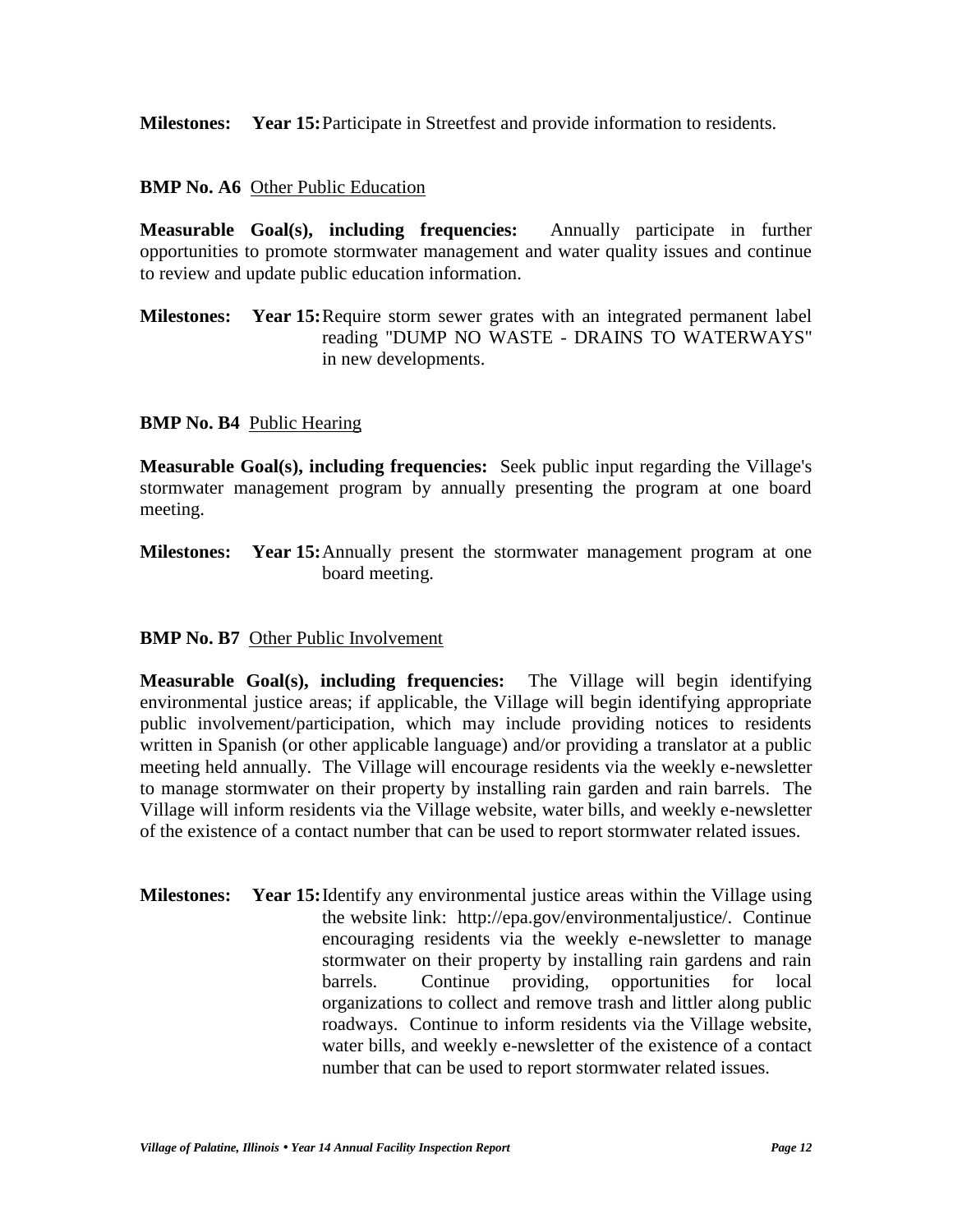## **BMP No. C1** Storm Sewer Map Preparation

**Measurable Goal(s), including frequencies:** Annually review the storm sewer map and update as needed.

**Milestones: Year 15:**Review the storm sewer map and update as needed.

## **BMP No. C2** Regulatory Control Program

**Measurable Goal(s), including frequencies:** Enforce the Illicit Discharge and Connection Ordinance.

**Milestones: Year 15:**Enforce the Illicit Discharge and Connection Ordinance.

## **BMP No. C4 Illicit Discharge Tracing Procedures**

**Measurable Goal(s), including frequencies:** Annually trace all illicit discharges detected by resident reporting, visual dry weather screening, and drainage system maintenance activities. Document Village efforts in tracing illicit discharges.

**Milestones: Year 15:**Continue tracing illicit discharges.

## **BMP No. C5** Illicit Source Removal Procedures

**Measurable Goal(s), including frequencies:** Annually remove all illicit discharges detected by resident reporting and by Village employees. Document Village efforts in removing illicit discharges.

**Milestones: Year 15:**Continue removing illicit discharges.

**BMP No. C7** Visual Dry Weather Screening

**Measurable Goal(s), including frequencies:** Annually inspect outfalls along the waterways within Village limits for illicit discharges.

**Milestones: Year 15:** Inspect outfalls for illicit discharges.

#### **BMP No. D1/D2/D3/D4/D6** Construction Site Stormwater Runoff Control

The MWRD adopted the Cook County Watershed Management Ordinance effective May 1, 2014. The Village of Palatine does not plan to become an authorized municipality. Therefore, the MWRD will enforce the ordinance within the Village limits. The Cook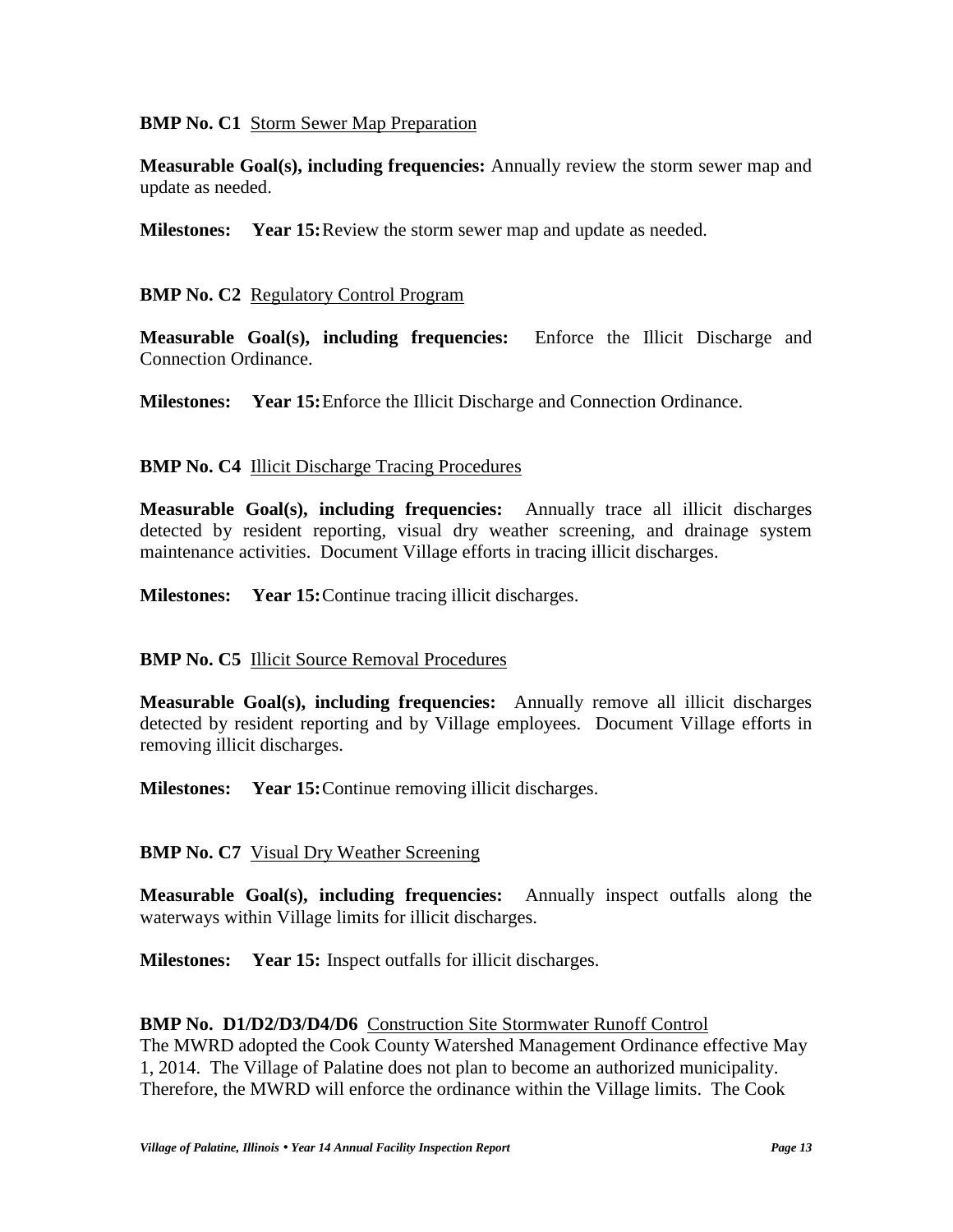County Watershed Management Ordinance requires construction site stormwater management controls on development sites as small as 0.5 acres, including Best Management Practices, inspections, and fines. In addition, the Village Code of Ordinances has soil erosion and sedimentation control measures in place, which often supercede MWRD's regulations.

**Measurable Goal(s), including frequencies:** Enforce the Code of Ordinances. Require erosion and sediment control BMPs. Inspect construction sites.

**Milestones: Year 15:** Enforce the Code of Ordinances by requiring erosion and sediment control BMP's and inspecting construction sites. Cooperate with MWRD's enforcement of the Cook County Ordinance by requiring development in the Village to obtain a watershed management permit from MWRD, when applicable.

## **BMP No. E2/E3/E4/E5/E6/E7** Post-construction Stormwater Management

Village of Palatine does not plan to become an authorized municipality. Therefore, the MWRD will enforce the ordinance within the Village limits. The Cook County Watershed Management Ordinance regulates the volume and rate of runoff from development sites as small as 1 acre, and requires a perpetual maintenance plan for the stormwater management systems. The Village Code of Ordinances outlines permanent practices designed to capture, retain, and infiltrate stormwater runoff from impervious areas of a development after permanent stabilization is achieved.

Water quality monitoring must include not only visual inspections of stormwater outfalls but also either an evaluation of BMPs (based on estimated effectiveness from published research and an estimate of pollutant reduction resulting from the BMPs) or water sampling of various waterbodies throughout Village limits. This sampling of various waterbodies may include in-stream monitoring, sediment monitoring, site-specific monitoring, outfall/discharge monitoring, BMP performance monitoring, or collaborative watershed-scale monitoring. At a minimum, the monitoring shall include the following parameters: total suspended solids, total nitrogen, total phosphorous, fecal coliform, chlorides, and oil and grease.

The Village will begin developing and implementing a process to assess the impacts of global climate change in the design of all new and retrofit flood management projects. Climate change involves more frequent high intensity rainfall, which leads to increased runoff and erosion. An increase in runoff and erosion can be offset by constructing more BMPs (such as turf reinforced mats), installing more drought tolerant plants, and installing larger storm sewers capable of conveying the increased runoff due to climate change. Information on climate change may be found at the following website link: http://www.epa.gov/ climatechange/.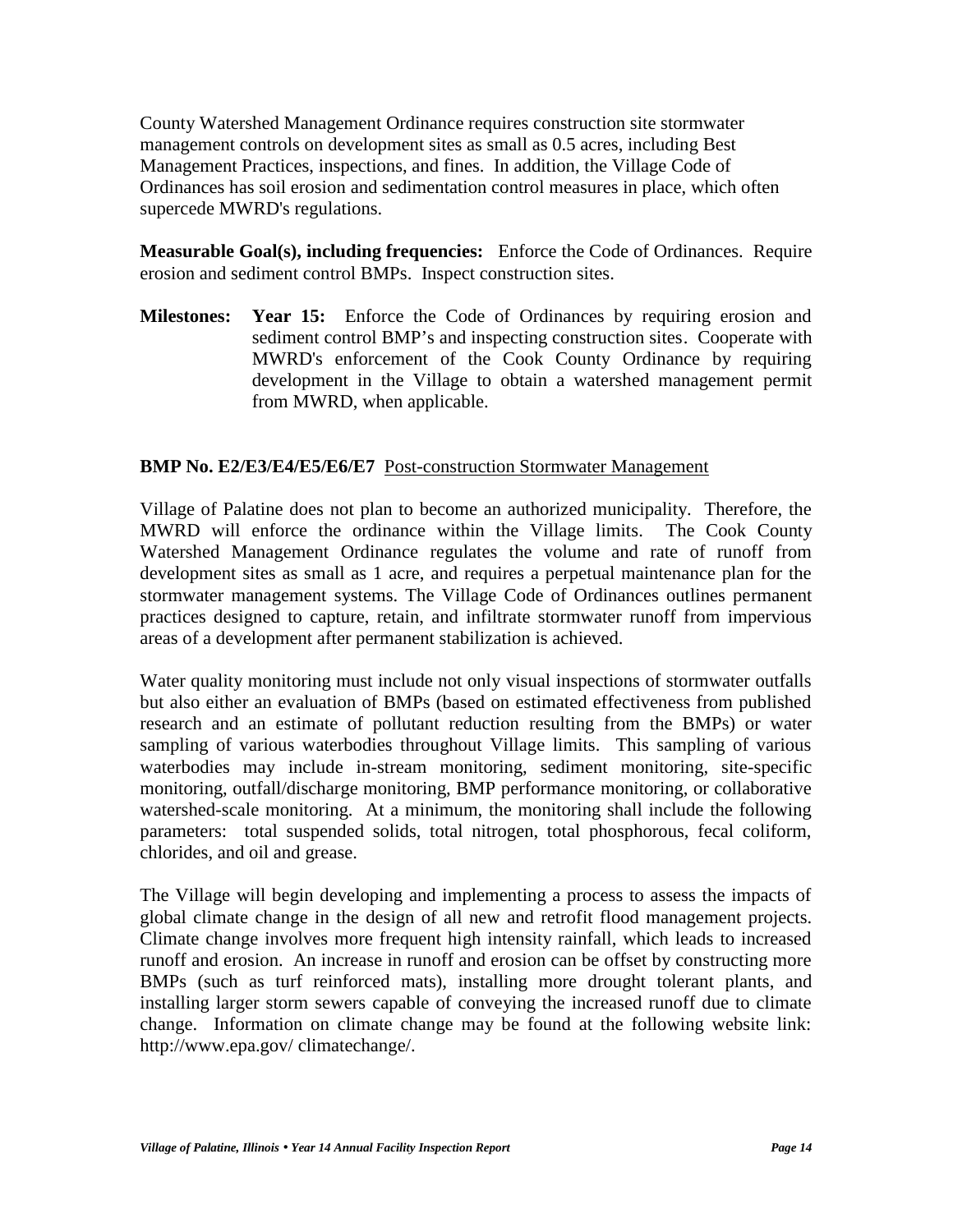**Measurable Goal(s), including frequencies:** The Village will continue to Enforce its Code of Ordinances outlining permanent practices designed to capture, retain, and infiltrate stormwater runoff from impervious areas of a development after permanent stabilization is achieved. The MWRD will continue to enforce the Cook County Ordinance within Village limits by regulating the volume and rate of runoff from development sites as small as 1 acre, and requiring a perpetual maintenance plan for the stormwater management systems. The Village will continue water quality sampling through its partnership with the Buffalo Creek Clean Water Partnership. The Village will begin developing and implementing a process to assess the impacts of global climate change in the design of all new and retrofit flood management projects. Information on climate change may be found here: http://www.epa.gov/climatechange/.

**Milestones: Year 15:** The Village will continue to Enforce its Code of Ordinances. The MWRD to continue enforcing the Cook County Ordinance within Village limits. The Village will continue water quality monitoring through its partnership with the Buffalo Creek Clean Water Partnership. The Village will continue developing a process to assess the impacts of global climate change in the design of all new and retrofit flood management projects.

#### **BMP No. F1** Employee Training Program

**Measurable Goal(s), including frequencies:** Train new Public Works Department employees to prevent or reduce stormwater pollution from municipal activities. Send employees to stormwater pollution prevention seminars and workshops or hire a consultant to conduct a training session annually.

**Milestones: Year 15:**Continue annual stormwater pollution prevention training for Public Works Department, and include contractors, if possible.

#### **BMP No. F2** Inspection and Maintenance Program

**Measurable Goal(s), including frequencies:** Continually inspect and maintain the storm sewer system. Evaluate the effectiveness of the maintenance program annually and update the program as needed. Begin training employees or contractors in the routine maintenance, repair, or replacement of green infrastructure..

**Milestones: Year 15:**Continue conducting formal inspection and maintenance. Review the program for effectiveness and update the program as needed. Begin training employees or contractors in the routine maintenance, repair, or replacement of green infrastructure.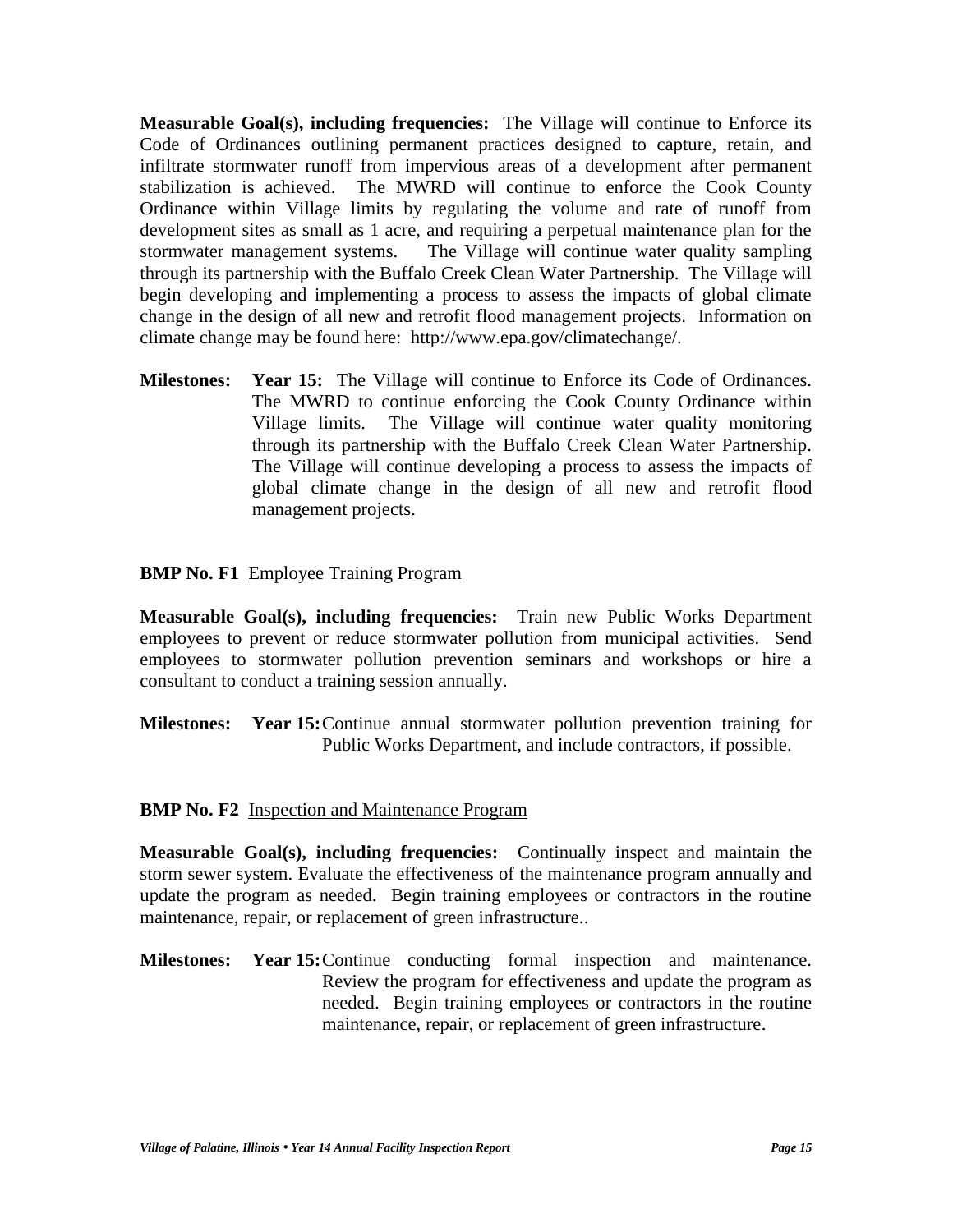## **BMP No. F3** Municipal Pollution Prevention Program

**Measurable Goal(s), including frequencies:** Continue the formalized program to prevent stormwater pollution from municipal operations at the Combined Service Facility. Evaluate the effectiveness of the program annually and update the program as needed.

**Milestones: Year 15:**Continue the formal stormwater pollution prevention program. Review the program for effectiveness and update the program as needed. Continue to utilize the recently constructed salt dome for permanent deicing material storage.

## **BMP No. F6** Other Municipal Operations Controls

**Measurable Goal(s), including frequencies:** The Village works collaboratively with the MWRD to implement control measures that assist with the reduction in chloride levels in receiving streams within the watershed.

**Milestones: Year 15:** Continue to implement control measures to assist with the reduction in chloride levels in receiving streams in the watershed.